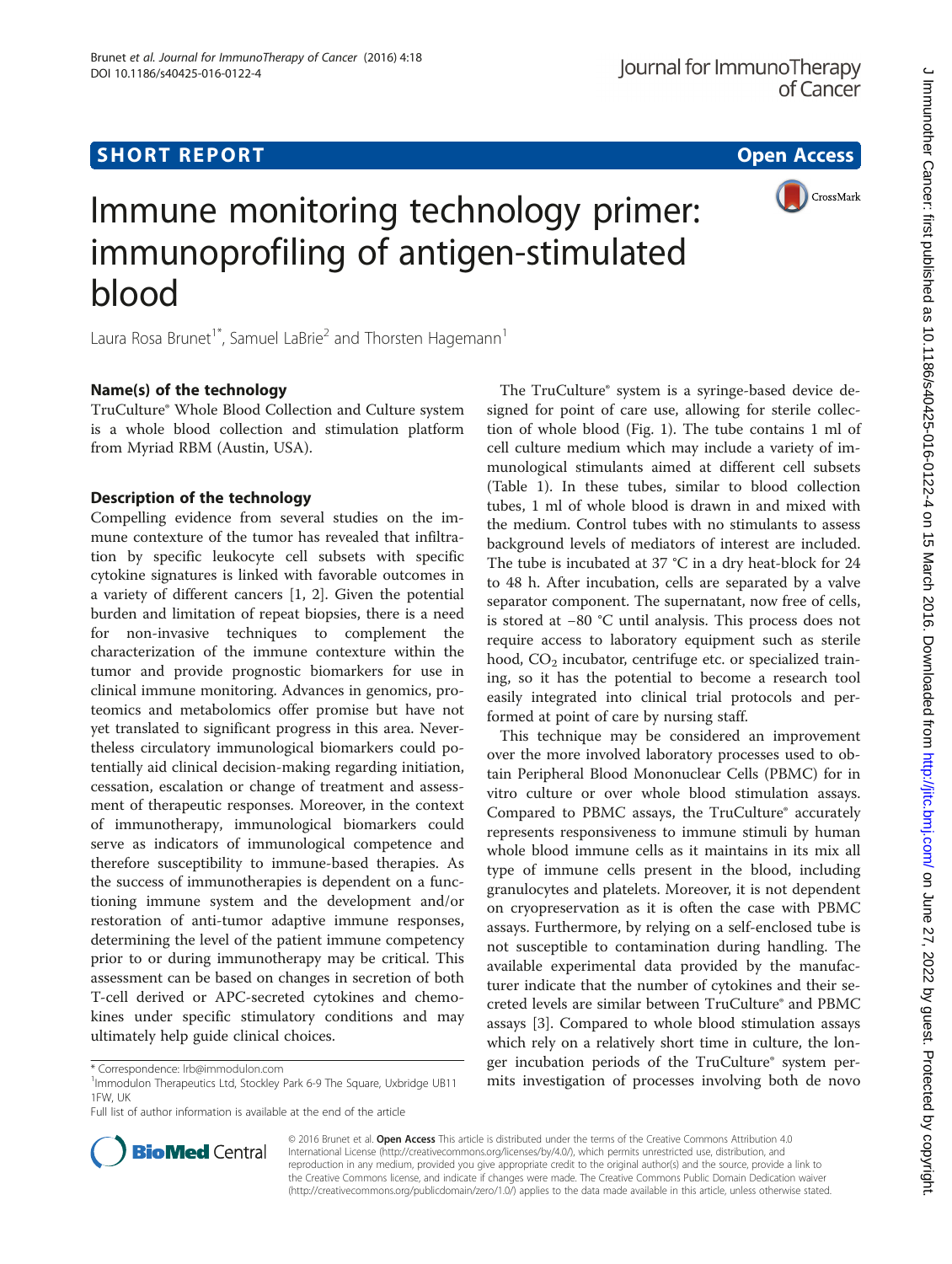<span id="page-1-0"></span>

## Table 1 Stimulants currently available for the TruCulture® Whole Blood Collection and Culture system

| Description of stimulant                                                                                                                | Target                         |
|-----------------------------------------------------------------------------------------------------------------------------------------|--------------------------------|
| Null TruCulture (TC) tube (TC Tubes Null)                                                                                               | Control                        |
| Tumor Necrosis factor (TNF)-alpha tube (TC Tubes TNF-a 10 ng/ml)                                                                        | Cytokine                       |
| Intron A/Interferon (IFN)-alpha tube (TC Tubes IFN-a)                                                                                   | Cytokine                       |
| Interferon (IFN)-beta tube (TC Tubes IFN-B)                                                                                             | Cytokine                       |
| Interleukin (IL)-1 beta + TNF-a tube (TC Tubes IL-1 $\beta$ + TNF-a)                                                                    | Cytokine                       |
| Intron A/IFN- $\alpha$ + anti-CD3 + anti-CD28 tube (TC Tubes IFN- $\alpha$ + CD3 + CD28)                                                | Cytokine                       |
| Intron A/IFN-a + Lipopolysaccharide (LPS)-EB (Escherichia coli 0111:B4) high concentration tube<br>$(TC)$ Tubes IFN- $\alpha$ + LPS-EB) | Cytokine/TLR4 Ligand           |
| Adenosine Triphosphate (ATP) + LPS-EB tube (TC Tubes ATP + LPS-EB)                                                                      | NLRP3 Inflammasome/TLR4 Ligand |
| Lauroyl-y-D-glutamyl-meso-diaminopimelic acid (C12-iE-DAP) tube (TC Tubes C12-iE-DAP)                                                   | NOD Ligand                     |
| Lipoarabinomannan (LAM) from M. smegmatis tube (TC Tubes LAM-MS)                                                                        | NOD Ligand                     |
| Staphylococcal Enterotoxin B (SEB) tube (TC Tubes SEB)                                                                                  | T-Cell                         |
| Anti-CD3/CD28 tube (TC Tubes CD3 + CD28)                                                                                                | T-Cell                         |
| SEB/anti-CD28 tube (TC Tubes SEB + CD28)                                                                                                | T-Cell                         |
| anti- CD3 tube (TC Tubes CD3)                                                                                                           | T-Cell                         |
| Zymosan (ZYM) tube (TC Tubes ZYM)                                                                                                       | TLR2 Ligand                    |
| Fibroblast-stimulating Lipopeptide (FSL) tube (TC Tubes FSL-1)                                                                          | TLR2 Ligand                    |
| Heat killed E. coli 0111:B4 tube (TC Tubes HKEB)                                                                                        | TLR2 Ligand                    |
| Heat Killed Lactobacillus rhamnosus tube (TC Tubes HKLR)                                                                                | TLR2 Ligand                    |
| Polyinosinic:polycytidylic acid (Poly I:C) tube (TC Tubes Poly I:C)                                                                     | TLR3 Ligand                    |
| LPS tube (TC Tubes LPS)                                                                                                                 | TLR4 Ligand                    |
| LPS-EB high concentration tube (TC Tubes LPS-EB)                                                                                        | TLR4 Ligand                    |
| LPS + SEB tube (TC Tubes LPS + SEB)                                                                                                     | TLR4 Ligand/T-Cell             |
| Resiguimod R848 tube (TC Tubes R848)                                                                                                    | TLR7/8 Ligand                  |
| Gardiguimod (GDQ) tube (TC Tubes GDQ)                                                                                                   | TLR7/8 Ligand                  |
| Class A CpG oligonucleotide + LPS-EB high concentration tube (TC Tubes ODN2216 + LPS-EB)                                                | TLR9 Ligand                    |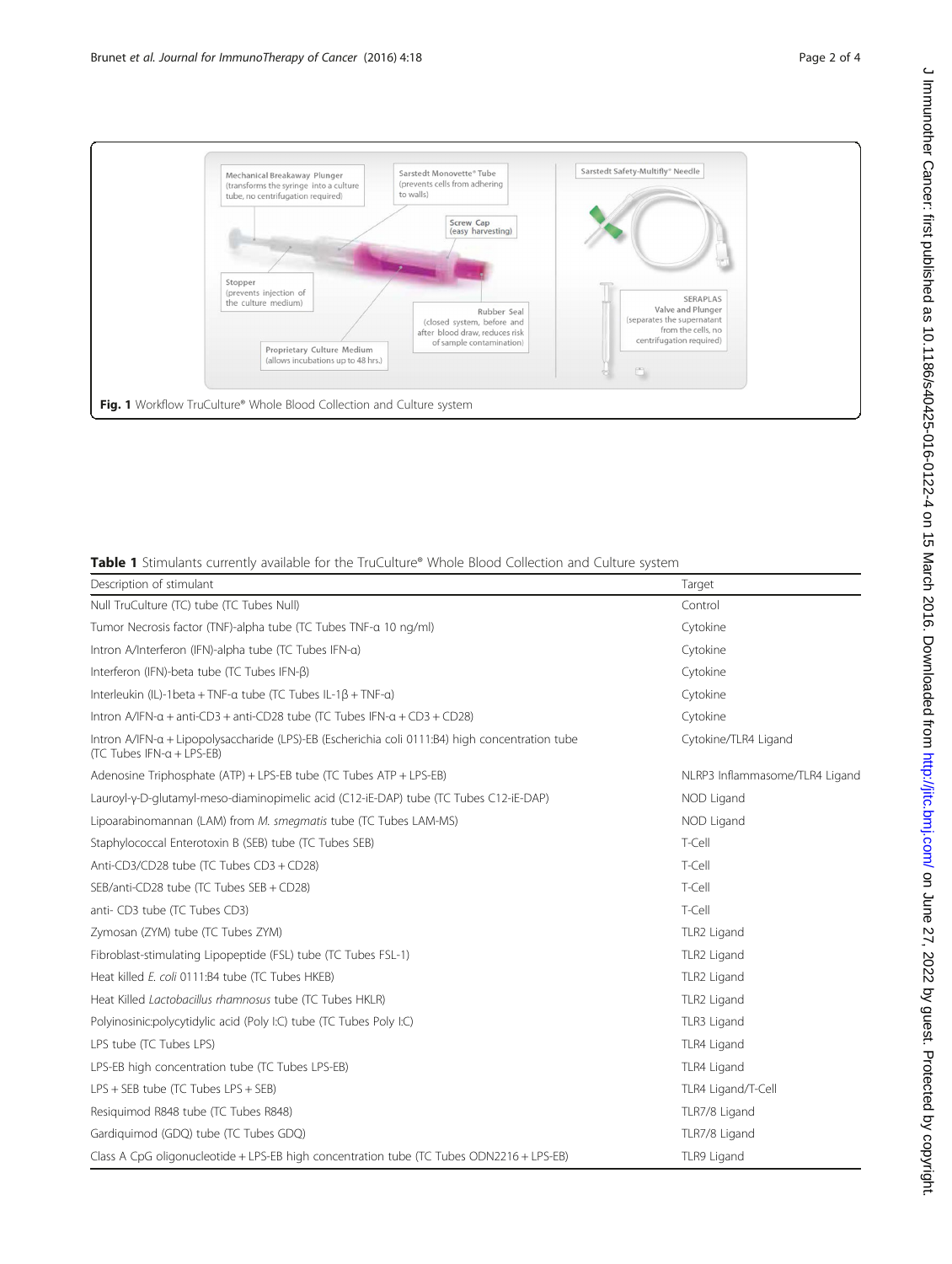cytokine and chemokine synthesis and for accumulation of mediators for more robust measurements [[3](#page-3-0)].

Accessing whole blood, as described in this approach, may offer a way to identify peripheral biomarkers for patient clinical assessment. It is not taxing for patients as only small blood volumes are required and the ease of handling of the samples is easily integrated with routine clinical sample processing.

### Type of data obtained/readout

Analysis can be based on any technique which detects immunological mediators in culture supernatants, ranging from ELISA to multiplex analysis, to allow for maximal data acquisition. Using TruCulture® can aid in the identification of circulatory biomarkers that may offer information on patient prognosis as important as that provided by the immunoscore at the tumor site [[1, 2](#page-3-0)]. Furthermore characterization of relevant circulatory biomarkers may prove to be critical for non-invasive monitoring disease progression and response to immunotherapeutic treatments.

In healthy volunteers, this technique has been used to successfully quantify circulatory immunological mediators [\[4](#page-3-0)–[7\]](#page-3-0). In particular, Mueller and colleagues showed (by ELISA) reproducible subject-specific cytokine reference patterns in healthy individuals, which remained consistent over time [[4\]](#page-3-0). Duffy and colleagues, in an exhaustive study published in Immunity in 2015, were able to differentiate (using Luminex multianalyte profiling) specific inflammatory signatures based on 32 measured mediators for each of the 27 stimulants contained in the TruCulture® tubes they tested with blood from 25 subjects [[5\]](#page-3-0).

#### Limitations of the approach

For correct interpretation, a negative control tube (i.e. Null) should be included to provide an assessment of the background levels of immunological markers. Whereas the list of off-the-shelf stimulants is increasing, there may be still limitations to their relevance to specific clinical investigations in the oncology field. Given the one-year expiry date on the tubes, it may be that over the course of a clinical trial, a number of tube lots are used. However, equivalence data between different lots can be requested. Tube usage has to be significantly overestimated to account for potential clinical trial issues such as delays in patient recruitment, timing of sampling etc.

## Types of samples needed and special issues pertaining to samples

Proper collection, incubation and storage at −80 °C of samples are critical, but the limited requirement for manipulation provides a significant advantage. The use of a

null tube allows for the control of the effects of therapeutic agents present in the whole blood which may influence data interpretation. The usual care applied to supernatant samples needs to be followed including limitation of freeze-thawing cycles and all samples pertaining to a single patients being run at the same time to limit inter-assay variation.

## Level of evidence

The level of evidence for this rather novel technique is currently limited to published studies in healthy individuals. These studies reported the successful quantification of immunological mediators and identification of specific immunological signatures for each of the stimulants used [[4](#page-3-0)–[7\]](#page-3-0). Published papers in patients are limited to first-onset schizophrenia, where analysis of TruCulture® supernatants revealed a distinctive pro-inflammatory signature characterized by altered endothelial cell function and inflammation [[8\]](#page-3-0).

There have yet to be any formal published studies using TruCulture® in cancer patients. However, the technology is being increasingly used and reported [\[7](#page-3-0), [9](#page-3-0)]. For example, we have presented initial data from selected colorectal and pancreatic cancer patients showing that this technique offers a way of reliably obtaining measurable immunological responses in patients before and after therapy with IMM-101, an immunotherapeutic agent based on Mycobacterium obuense (NCTC 13365), used in combination with standard chemotherapy or radiation therapy [\[9](#page-3-0)]. In contrast, multiplex analysis of patients' serum samples detects only very low levels of the secreted and systemically circulating cytokines. This is because when using TruCulture®, stimulated immune cells secrete a more varied range of detectable immunological mediators, and levels remains high as they do not become diluted in the serum.

In the future, this approach, characterized by low burden for patients providing samples and ease of use for clinical staff, may become increasingly adopted to monitor patient's immunological responses so that research in this area may eventually identify prognostic biomarkers to complement those identified at the tumor site.

#### Abbreviations

APC: antigen presenting cell; ELISA: enzyme-linked immunosorbent assay;  $CO<sub>2</sub>$ : carbon dioxide.

#### Competing interests

Laura Rosa Brunet, DSc and Thorsten Hageman MD, PhD are employed by Immodulon Therapeutics Ltd, UK. Samuel LaBrie PhD is employed by Myriad RBM, Austin, TX, USA.

#### Authors' contributions

LRB drafted the manuscript, SLB and TH helped to revise the manuscript. All authors read and approved the final manuscript.